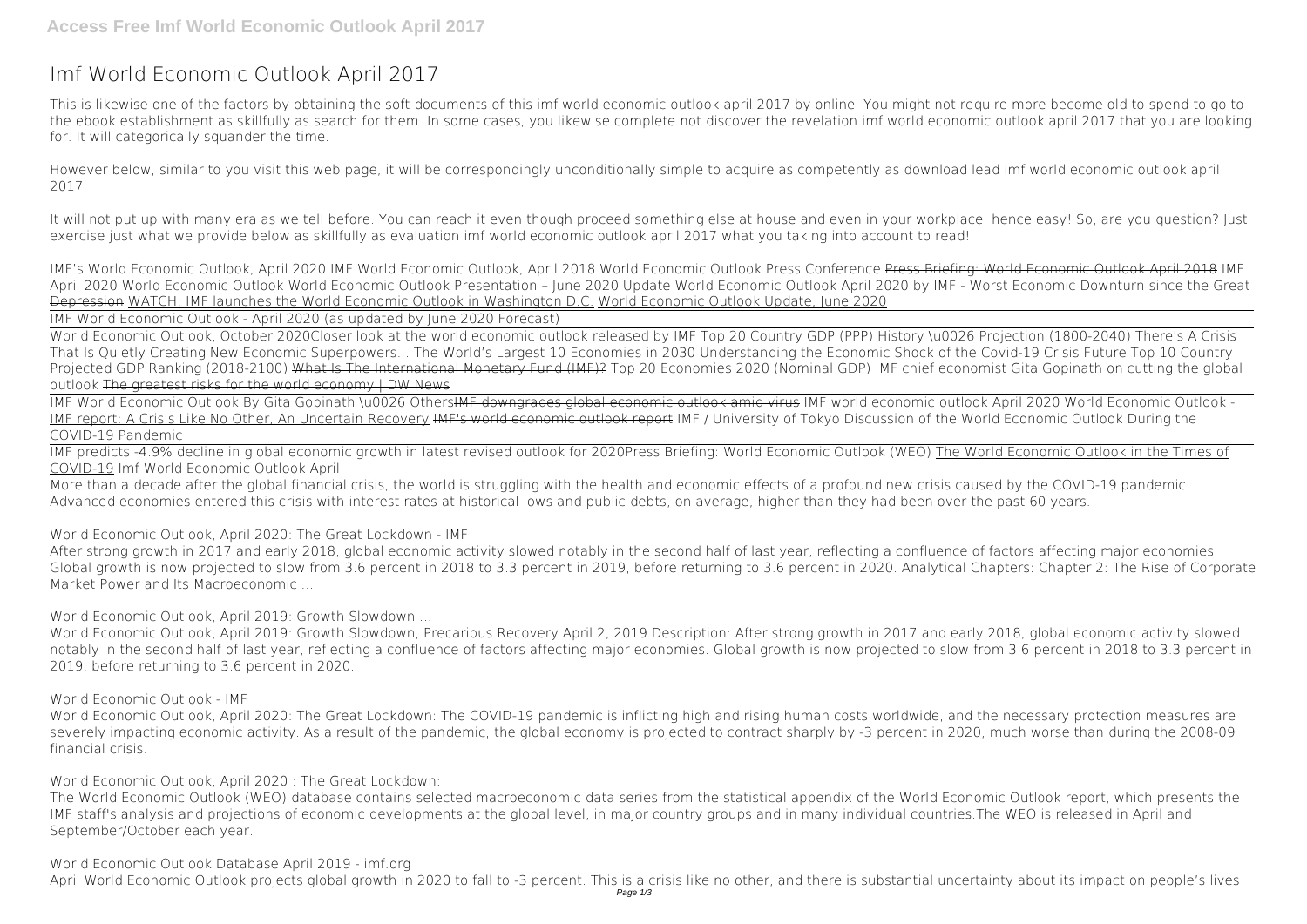and livelihoods. A lot depends on the epidemiology of the virus, the effectiveness of containment measures, and the development of therapeutics and vaccines, all of which are hard to predict.

**The Great Lockdown: Worst Economic Downturn ... - IMF Blog**

The World Economic Outlook (WEO) database is created during the biannual WEO exercise, which begins in January and June of each year and results in the April and September/October WEO publication. Selected series from the publication are available in a database format. See also, the World Economic Outlook Reports.

**World Economic Outlook Databases - IMF**

World Economic Outlook, October 2020: A Long and Difficult Ascent. Friday 20 November, 2020 09:00-10:00 ET (Washington) 14:00-15:00 GMT (London) 15:00-16:00 CET (Geneva) The global economy is climbing out from the depths to which it had plummeted during the Great Lockdown in April.

**IMF World Economic Outlook: A Long and Difficult Ascent ...**

The World Economic Outlook (WEO) database contains selected macroeconomic data series from the statistical appendix of the World Economic Outlook report, which presents the IMF staff's analysis and projections of economic developments at the global level, in major country groups and in many individual countries. The WEO is released in April and September/October each year.

**World Economic Outlook Database April 2017**

The World Economic Outlook (WEO) database contains selected macroeconomic data series from the statistical appendix of the World Economic Outlook report, which presents the IMF staff's analysis and projections of economic developments at the global level, in major country groups and in many individual countries. The WEO is released in April and September/October each year.

**World Economic Outlook Database, October 2020 - IMF**

The World Economic Outlook (WEO) presents the IMF staff's analysis and projections of economic developments at the global level, in major country groups (classified by region, stage of development, etc.), and in many individual countries. It focuses on major economic policy issues as well as on the analysis of economic developments and prospects. It is usually prepared twice a year, as documentation for meetings of the International Monetary and Financial Committee, and forms the main ...

**IMF World Economic Outlook (WEO) -- Spillovers and Cycles ...**

Data cited at: World Economic Outlook, October 2020, The International Monetary Fund. Near-term outlook. Global growth is projected at −4.4 percent in 2020, a less severe contraction than forecast in the June 2020 World Economic Outlook (WEO) Update. The revision reflects better-thananticipated second quarter GDP outturns, mostly in advanced economies, where activity began to improve sooner ...

**IMF: World Economic Outlook (WEO) Database, October 2020 ...**

IMF: World Economic Outlook (WEO), April 2020 Ecuador Due to the high level of uncertainty in current global economic conditions, the April 2020 WEO database and statistical tables contain only these indicators: real GDP growth, consumer price index, current account balance, unemployment, per capita GDP growth, and fiscal balance.

**Ecuador - IMF: World Economic Outlook (WEO), April 2020 ...**

9781589069152. ISSN: 0256-6877. Page: 261. The global economic recovery is progressing better than expected, but the speed of recovery varies, as outlined in the April 2010 World Economic Outlook. Some countries, notably in Asia, are off to a strong start, but growth in others is constrained by lasting damage to the financial sector and to household balance sheets.

**World Economic Outlook, April 2010 : Rebalancing Growth:**

Summary. Global economic activity is picking up with a long-awaited cyclical recovery in investment, manufacturing, and trade, according to Chapter 1 of this World Economic Outlook. World growth is expected to rise from 3.1 percent in 2016 to 3.5 percent in 2017 and 3.6 percent in 2018. Stronger activity, expectations of more robust global demand, reduced deflationary pressures, and optimistic financial markets are all upside developments.

## **World Economic Outlook, April 2017 - IMF Bookstore**

0256-6877. Page: 258. Global economic activity is picking up with a long-awaited cyclical recovery in investment, manufacturing, and trade, according to Chapter 1 of this World Economic Outlook. World growth is expected to rise from 3.1 percent in 2016 to 3.5 percent in 2017 and 3.6 percent in 2018. Stronger activity, expectations of more robust global demand, reduced deflationary pressures, and optimistic financial markets are all upside developments.